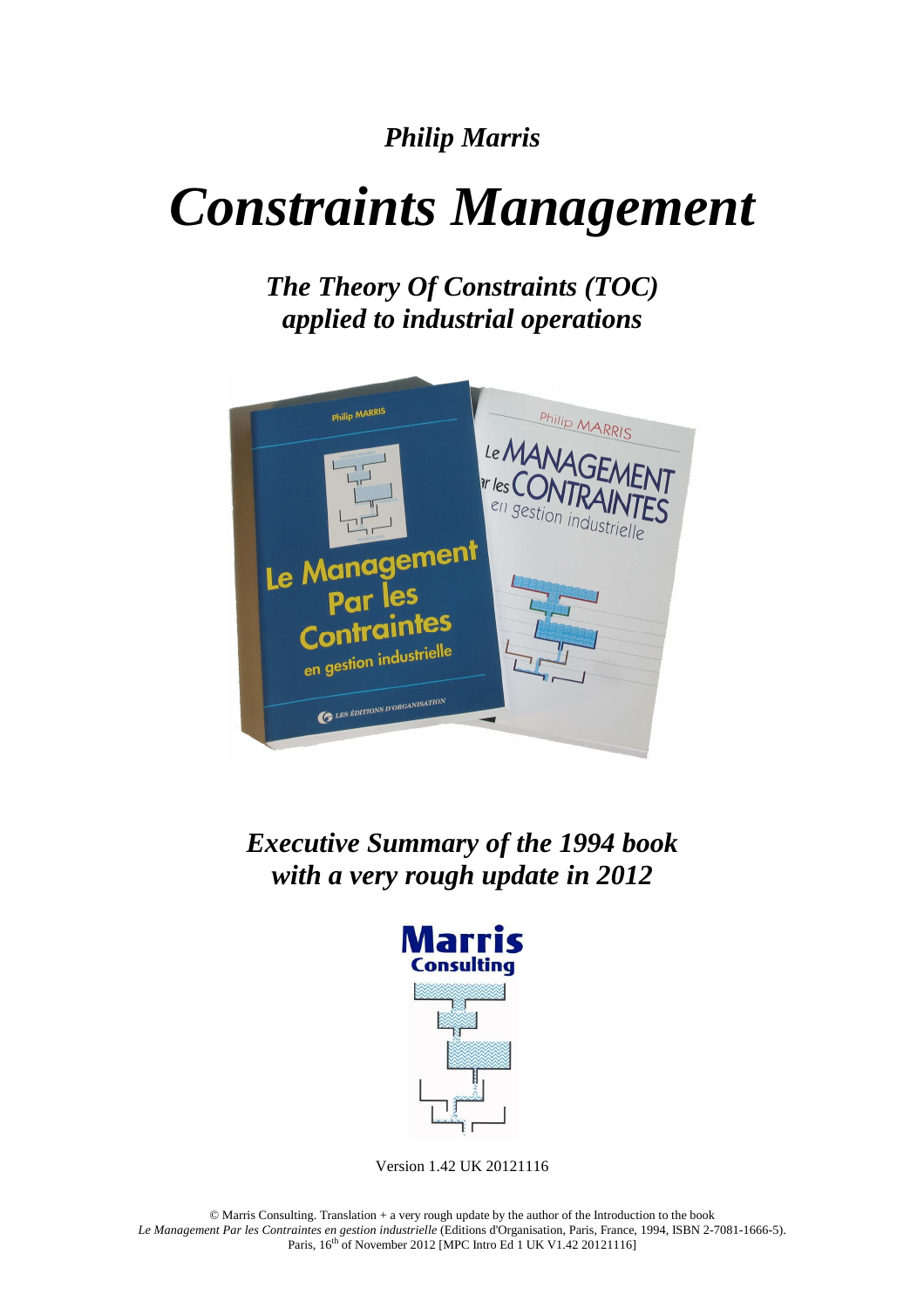## *The Theory Of Constraints (TOC) applied to industrial operations*



### *WARNING N°1*

**This text was initially written in 1994**. It is the translation from French into English of the introduction to the book *Le Management Par les Contraintes en gestion industrielle* (Editions d'Organisation, Paris, France, 1994, 1996, 2000, ISBN 2-7081-1666-5) by the author Philip Marris.

**A few comments or modifications have been added to the text in square brackets [...].** 

The world has changed in the past  $18$  years – SAP, China  $\&$  internet to name just three new elements –, so please forgive some of the obsolete comments. If I submit to you this old text it is because I believe that, unfortunately, a lot of what I wrote is still pertinent.

This text is only a part of the comments that I would like to make. I wish I had the time to write the rest and present it all in a well structured form. Until that day this is all I have. I hope it helps you. I have used these ideas in over 100 companies now. They enable very fast improvements in performance.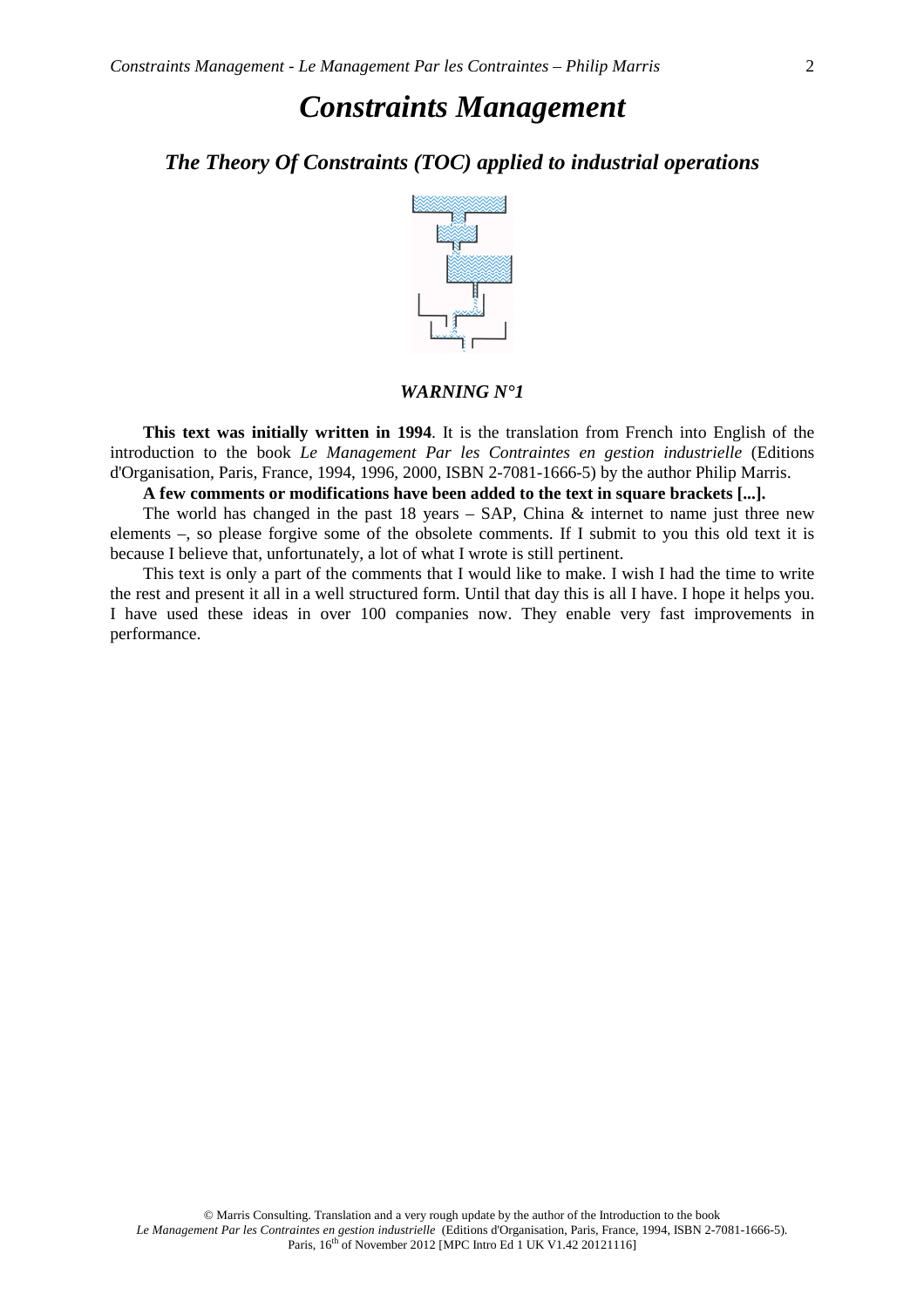## *The Theory Of Constraints (TOC) applied to industrial operations*



## *WARNING N°2*

**This text does not represent the author's current views** on the importance of integrating the 3 main approaches used in the world today: TOC / Theory Of Constraints, Lean and Six Sigma. This combination is often referred to as *TLS*. Industrial improvement efforts over the past 20 years have been handicapped by quarrels concerning the relative merits of the different approaches and of the supposed incompatibilities or fundamental differences among them. TLS considers, on the contrary, that we should seek to combine them thereby creating a system that contains the best aspects of each movement. Each school of thought – Lean, Six Sigma & TOC – has proven its effectiveness, otherwise they simply wouldn't exist. In combination they are formidable.

To summarize the 3 components:

#### **Theory Of Constraints (TOC) or Constraints Management**

- Focus on improving the system constraints that determine overall performance...
- ... and in this way significantly boost the return on investment and success of Lean & Six Sigma programs
- Increase profits by increasing sales rather than by cutting costs and hence avoid headcount reductions
- Developed by Eliyahu Goldratt in the 1980s

#### **Lean Manufacturing / Toyota Way**

- By far the most widespread approach in industry throughout the world
- A focus on eliminating all forms of waste
- A multi-dimensional approach: management, Just-In-Time, 5S, Lean Engineering, …
- Developed by the Toyota Motor Company in the 1950s, called "Lean" since 1990

#### **Six Sigma**

- Reduce process variability to 3.4 defects per million occurrences
- Mostly implemented using certified experts Green Belts, Black Belts, ...
- Includes a powerful tool to be used on important and complex problems (Design Of Experiments)
- Promoted by Motorola & General Electric in the 1980s.

#### **TLS: TOC + Lean + Six Sigma**

• Emerged in 2006

Ignore the quarrel among experts. Think for yourself. Do your own integration of the different ideas that appeal to you. Call it your X Production System or your X way. That is what Toyota did. That is what we should all do.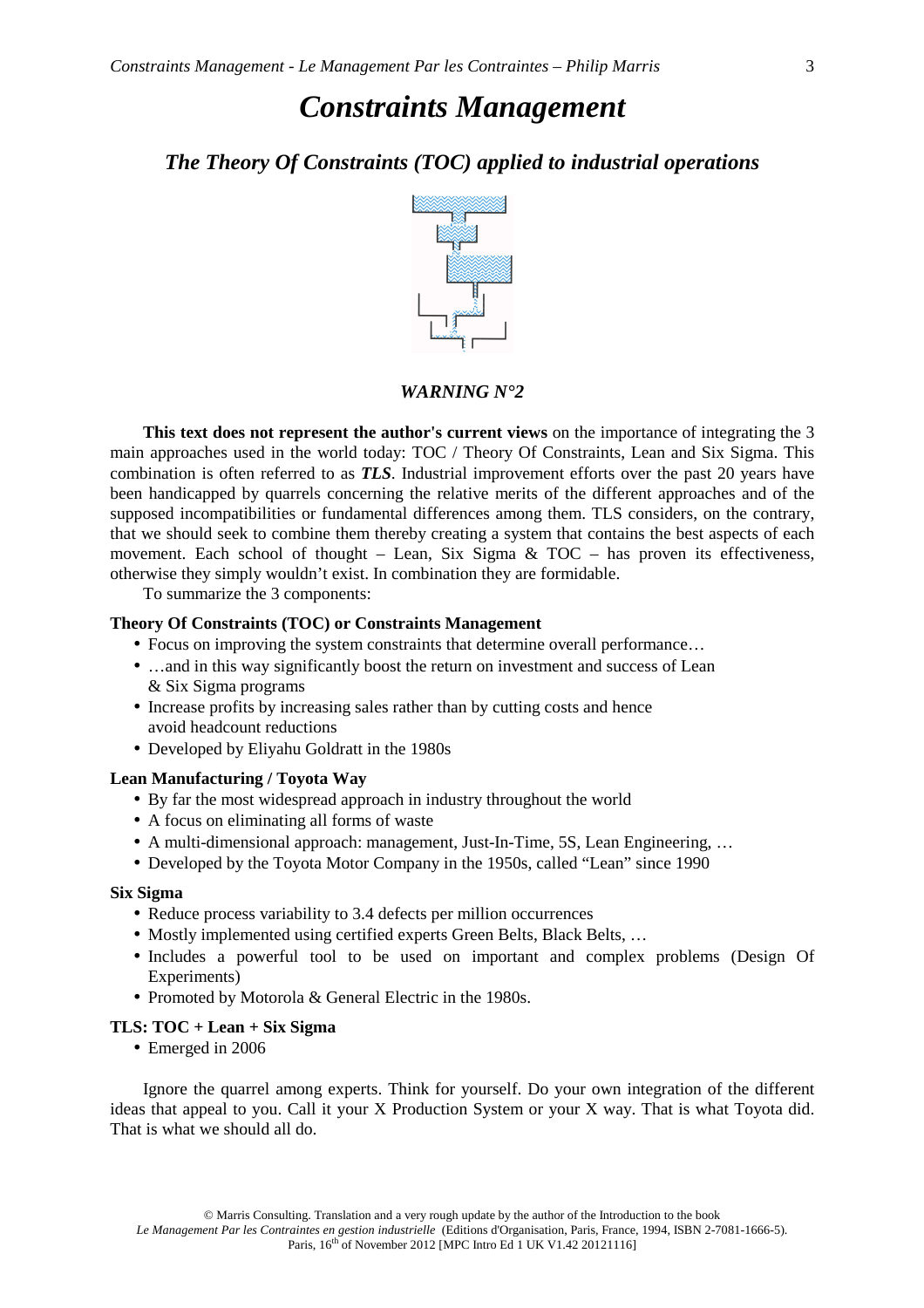## *The Theory Of Constraints (TOC) applied to industrial operations*



#### *WARNING N°3*

Since the original text of my book was written in 1994 the Theory Of Constraints has developed to cover many aspects of business. I dare summarize the state of TOC today in the diagram below. **My book only deals with**  $1/8$ **<sup>th</sup> of TOC**; the top left hand box (Drum – Buffer – Rope / Production Management).



It would take at least one book to explain this summary and then one book per box. The TOC community will no doubt criticise this presentation. If I dare present TOC in this way it is not to be provocative but simply because, to the best of my knowledge, there is no official TOC summary as I write this in 2012. Furthermore TOC is still developing; I have to change the above presentation nearly once a year. This is just my best attempt at an objective summary of TOC in November 2012. I would be happy to replace this by a consensual collective and/or official summary of TOC rather than my own point of view.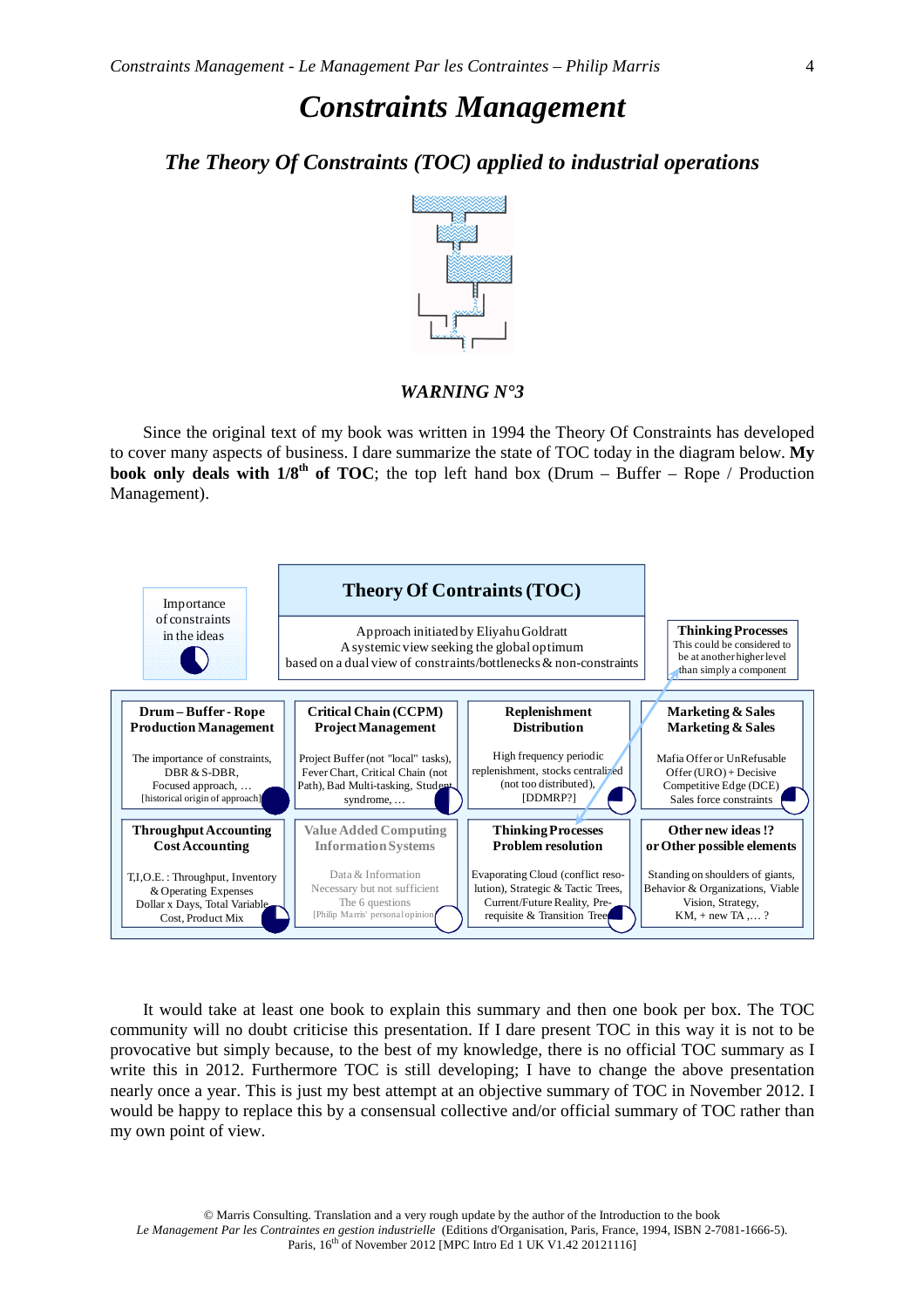## *The Theory Of Constraints (TOC) applied to industrial operations*

The origins of Constraints Management can be traced back to a school of thought called OPT that emerged around 1970. These ideas are often referred to as the "Theory of Constraints"

It is based on the distinction between two types of resources: bottlenecks or "constraints" and non-bottlenecks. If one pictures a manufacturing process as a series of linked tanks through which the products flow, a "bottleneck" is a resource that limits the flow; increasing its diameter would increase the flow of the whole company which is not the case for the other "non-bottleneck" resources.



Such a production line is said to be *unbalanced*: the resources doing different tasks (in general these are machines and/or people) do not all have the same capacity. What makes Constraints Management unique is that it considers that in today's world unbalanced plants have become not only *unavoidable*—which means that the constraints must be identified and the company managed according to its current mix of capacities—but also *desirable.* One must therefore identify the ideal unbalanced distribution of capacity and invest in such a way as to get as close to it as possible.

It follows that rather than handle all resources in the same way one must adopt a *dual view*: distinguish what should be the focal point of the organisation (the constraints) from the rest (the nonconstraints). Since by definition non-bottlenecks have excess capacity it is clearly counterproductive to seek their full utilisation; all local productivity targets should therefore be eliminated and replaced by measurements that view the business as a whole. This in itself will greatly improve the performance of the company by bringing its management rules into line with the realities of today's unbalanced plants.

#### *A transfer of investments from stocks to capacities*

In today's highly competitive environment companies must constantly seek to reduce the time they take to react to fluctuations in demand and new technological opportunities. The Japanese have demonstrated that the best way to do this is to reduce stocks, not only because stocks are synonymous with inertia, but also because they hinder the process of on-going improvement by hiding the root causes of problems on the factory floor or elsewhere. In a world where one can no longer be sure of selling what one has produced, stocks are a risky investment which consumes both time and money: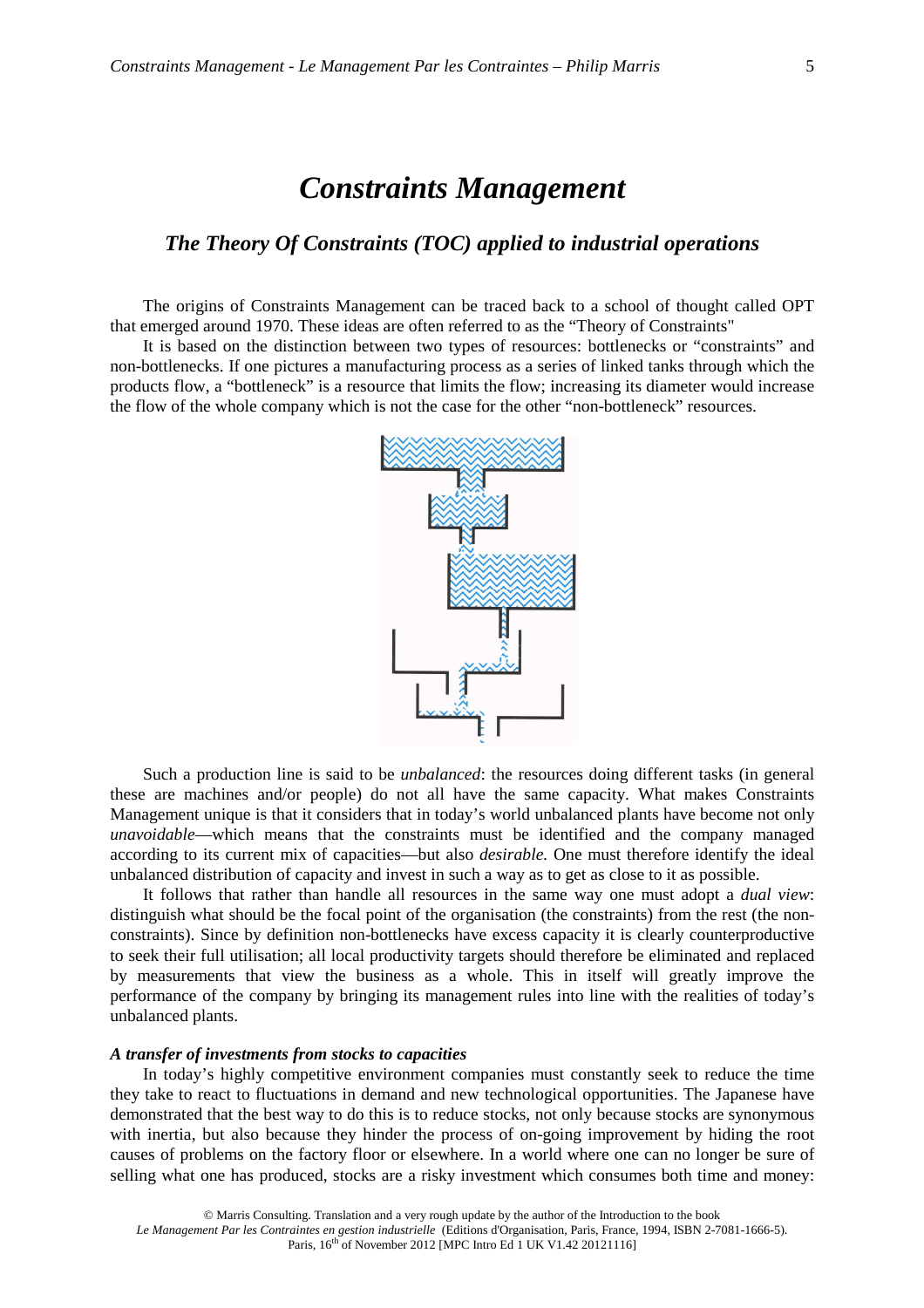they are a liability, not an asset. Faced with a strongly seasonal demand, it may be better to have a capacity close to the forecasted peak demand rather than run the risk of building up very large stocks in anticipation of future sales.

Investment is therefore being shifted from stocks to capacities. But what reasoning guides this movement? How, at the planning stage, does one choose between a factory that costs  $\pounds 10m$  and runs with 10 days of stocks and another that costs £9m and 100 days of stocks? The slogan of "zero" stocks"—which the Japanese have adopted—would point to the first solution whereas traditional financial analysis would favour the second.

Whatever the answer to this question, will this plant be balanced? Will all the resources have the same capacity? Officially everyone would say they should, after all, excess capacity is a waste of money. Then how come there are no longer any balanced plants be it in Japan or in the West?

#### *Factories are condemned to be unbalanced*

Traditional management techniques aim to balance a plant. But this involves juggling with the dates of work to be done—delaying or bringing forward tasks to spread work evenly—which requires not only long production lead times and hence excessive quantities of stocks but also the possibility of rapidly varying the production capacity of resources to meet market demand. Given today's prohibitive hidden costs of holding large stocks, it is no longer possible to have a sufficient amount to smooth the workload.

Factories are subject to many destabilising factors. These may come from fluctuations in demand, problems on the supply side and problems of reliability or quality within the manufacturing process and also—as we shall see—from outdated manufacturing rules. Together these guarantee that plants will be unbalanced: at different times and different places there will either be too little capacity, or too much.

Given this, it is useful to distinguish between two types of capacity imbalance, those that are *temporary* and those that are *permanent.*

In the typical western factory one of the main causes of temporary fluctuations is excessive batch sizes as defined by formulas that date back to the golden years of manufacturing and which recommend large batches as the most "cost effective". As these large batches go through the plant they generate local overloads and starve other work stations. Bottlenecks seem to move about from day to day. These are called "wandering bottlenecks".

What managers usually fail to realise is the *magnitude* of the structural imbalance in almost all factories. They cannot accept that a company is really a set of one or two constraints surrounded by resources with comfortable excess capacity, which is, however, hidden by day to day fluctuations in the work load, by piles of "work-in-progress" that clutter up the factory and by local performance measurement systems that force everybody to look busy (with targets such as "resource activation").

*Phase 1 of Constraints Management implies facing up to the unavoidably unbalanced nature of modern factories and adapting rules and practices to reflect this.*

#### *In search of the ideal unbalanced plant*

In Phase 2 of Constraints Management the aim is to optimise the distribution of capacities between different resources. This involves turning the inherited imperfect and unstable structural imbalance into one that is stable and efficient. To do this we must answer three questions. Which is the best bottleneck? What should its capacity be? What excess capacity should surround it?

Basically, answering these questions involves estimating the optimum trade-off between the cost of holding stocks and the cost of having excess capacity, both for the factory as a whole and for each resource. Since some machines cost more than others and since the costs of stocks vary from one stage of production to another, it follows logically and inevitably that optimising the distribution of excess capacity can and should lead to a structurally unbalanced plant.

With this reasoning the most likely "right bottleneck" will be the most expensive resource, but this will not always be the case once other factors such as the "stock requirements" of the resources have been taken into account. It is for instance inadvisable to choose as a constraint a resource that is unreliable, whereas a limited flexibility (a long set-up time) is on the contrary a recommendation. For the non-bottlenecks, their excess capacity will be essentially determined by their cost: a cheap resource will probably have a large amount of excess capacity. However, in certain cases, other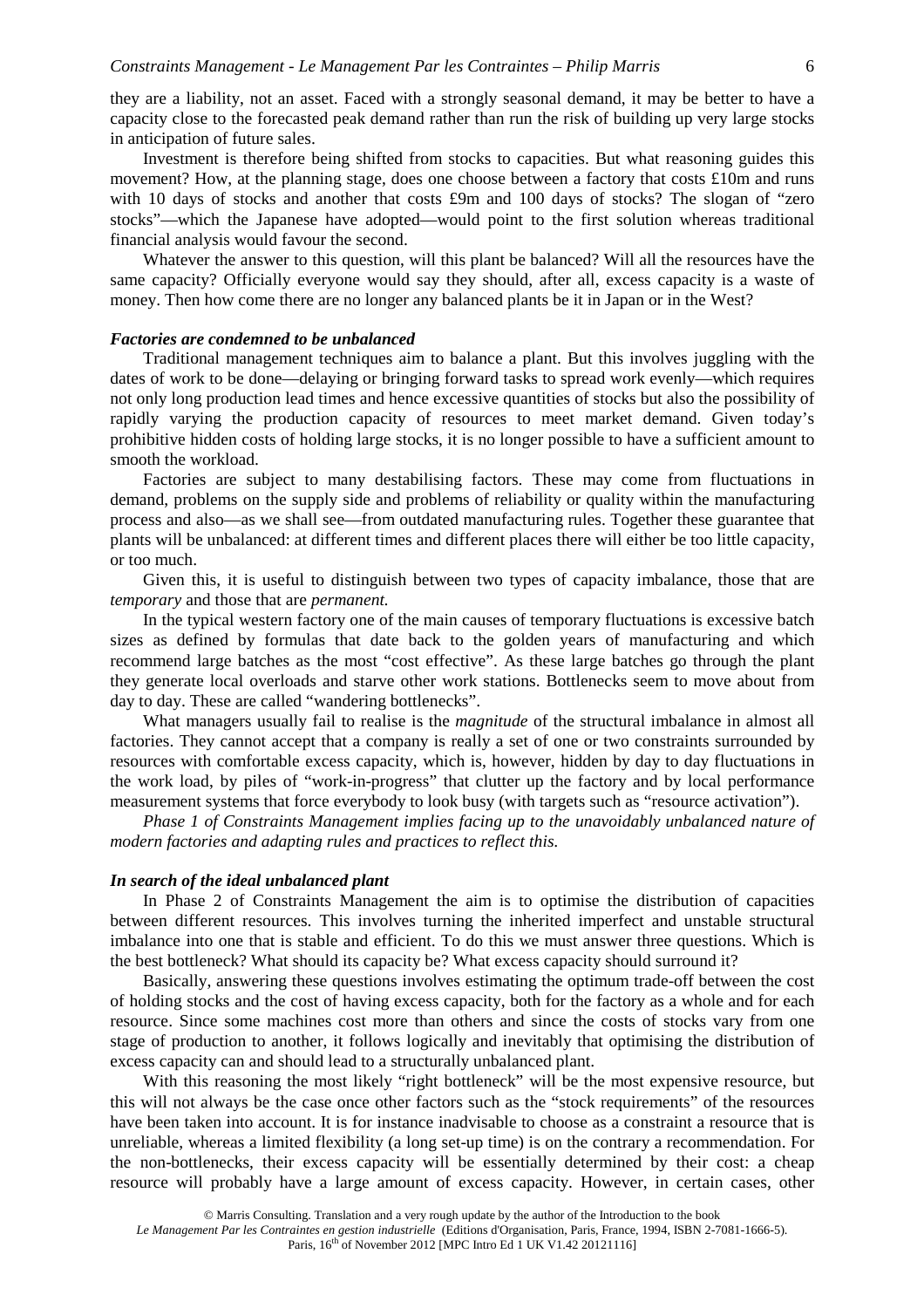factors have to be taken into account, especially in functions that are peripheral to production such as the design office, the billing service or the delivery system.

#### *The links with [Lean Manufacturing]*

In the same way that Henry Ford, Alfred Sloan and Frederick W. Taylor were the fathers of mass production, Sakichi, Kiichiro and Eiji Toyoda and Taiichi Ohno were the creators of a manufacturing philosophy that is better suited today's world of rapid change, pervasive uncertainty and an economic environment of weak growth.

The "Toyota Production System" [usually called Lean Manufacturing in 2012] they created aims to orchestrate the production process so everything happens "just-in-time". To this end they invented various techniques of which *Kanban* is the best known. *Constraints Management has the same objective but its synchronisation technique is different and indeed more efficient.* This conclusion which may surprise some readers—emerges from the comparative study of the different techniques of synchronisation in Part Four of this book, which also tries to clear up some of the confusion and misconceptions in this area.

#### *MRP and Constraints Management*

This comparison also shows why Management of Resources Planning (MRP)—which embodies the West's approach to manufacturing and "pushes" products through a factory—can compete with "pull systems". All that is needed, in a world in which supply exceeds demand, is a mechanism that stops production at the appropriate moment. If MRP is operated in this way—asking it to "stop pushing" intelligently—its performance will improve, especially if the principles of Constraints Management are adopted at the same time.

[The above paragraph remains true but in the last 15 years there have been several evolutions one of them is that the ERPs (Enterprise Resource Planning such as SAP) systems now try and cover all the functions of a company and as a result the systems are so complex that the problems of MRP within ERPs is just one of many big problems. There is no correlation between the intensity of using ERPs and world class performance.]

#### *Constraints Management: constrained flow*

Constraints Management synchronises production by carefully planning the work of the constraints to best meet market demand, and then programming the other resources with intermittent work so as to feed the bottlenecks "just-in-time". This technique ensures a maximum volume of sales while restricting work in progress—and therefore the length of production lead times—to a minimum, the due date performance being guaranteed by the schedule of the bottleneck which has been established accordingly.

Constraints Management is in some ways a synthesis of the best aspects of the Japanese and western approach to which it adds its dual view. Bottlenecks are granted the favourable treatment they deserve, while excess capacity on non-bottlenecks is used to absorb fluctuations and disruptions which in a traditional balanced plant would require holding buffer stocks. To begin with these excess capacities are those that are already present in the factory, then, little by little, they are modified so as to get as close as possible to the ideal uneven distribution of capacity.

#### *Just-In-Time…yes but…*

The aim of all management techniques is to produce neither too soon nor too late. In practice two things make this impossible: the constraints that oblige a company to bring forward, delay or regroup the work to be done, and unpredictable random fluctuations due to internal production problems and to fluctuations in demand. Constraints Management is in a way the "yes but" of Just-In-Time, since it focuses on those things that prevent a company from reaching this admirable but ultimately unattainable target.

#### *Just-In-Time for everyone*

Companies that have tried to introduce Just-In-Time (JIT) know that it is a slow and painful process. As we shall see, Constraints Management is easier and faster to implement than other JIT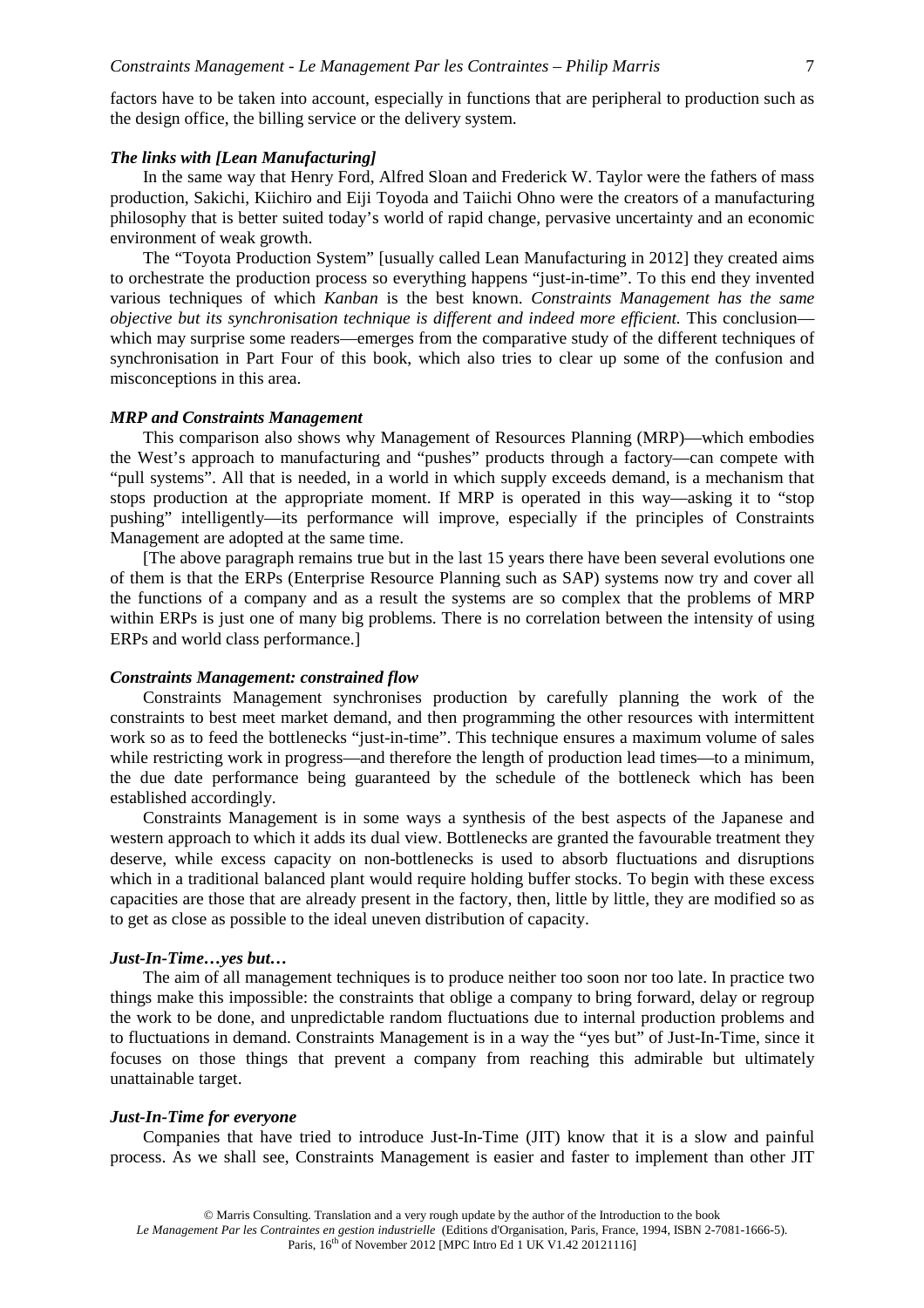techniques, since the product flow can be speeded up without requiring highly flexible and reliable resources. For this reason it should be of particular interest to companies that are lacking in this area.

Kanban, as conceived by Toyota, is really only applicable to repetitive manufacturing as, for example, in the automobile industry, whereas Constraints Management is of much wider application. With it, the philosophy of Just-In-Time production can be introduced in many places where this was thought to be impossible: continuous and discontinuous processes, medium or low volume productions, non repetitive production, etc.

Furthermore, although the discussion here is limited to manufacturing processes, the underlying logic is applicable to any organisation that creates products or services by carrying out a series of tasks using different resources. A design office [or an engineering department], for example, also has bottlenecks, queues of work-in-progress, obsolete work rules, and difficulties in synchronising the different tasks.

#### *[The synchronisation technique: DBR or Drum – Buffer – Rope]*



#### *A focussed process of on-going improvement*

The implementation of Constraints Management can quickly improve the competitiveness of a company, but to keep ahead of the competition a process of on-going improvement that attacks the root causes of problems is required. The need for buffer stocks can be further reduced by eliminating whatever it is that makes them necessary (quality problems, machine reliability and flexibility, etc.).

Constraints Management creates an environment in which to act by establishing two points of synchronisation that protect production volume and due date performance. This frees up people's time since they are no longer fully taken up by "fire-fighting": expediting overdue work, rescheduling, etc.

[But this can create a problem: Drum – Buffer – Rope enables a company to get good results in terms of Throughput and short lead times while buffering itself against most of its problems (machine breakdowns, poor quality, ...). This can lead to "falling asleep on your buffer" and slackening the tempo of the process of on-going improvement.]

The excess capacity on non-bottlenecks used to accelerate the product flow by absorbing peaks in demand or temporary overloads due to some internal problem will not be fully used. When things are running smoothly the work force will therefore have "non-production" time available which can be used to improve the production process. And the effectiveness of the improvements will be increased by the dual view that focuses attention on the problems that are the most costly to the company as a whole.

[But one of the most important things about TOC or Constraints Management is that it encourages one to focus the improvement actions on the constraints. It claims that you can do better than Pareto; by focussing on 1% of the firm you can get 99% of the results. Your Lean & Six Sigma actions should all be applied with a global view: the performance of a system is determined by its constraints. Focus on your one or two constraints. Don't waste time on your non-bottlenecks at the beginning. Their turn will come. Don't count the number Kaizen workshops you have concluded, you will only force people to solve problems that have little or no value for the firm as a whole. Look at your bottom line.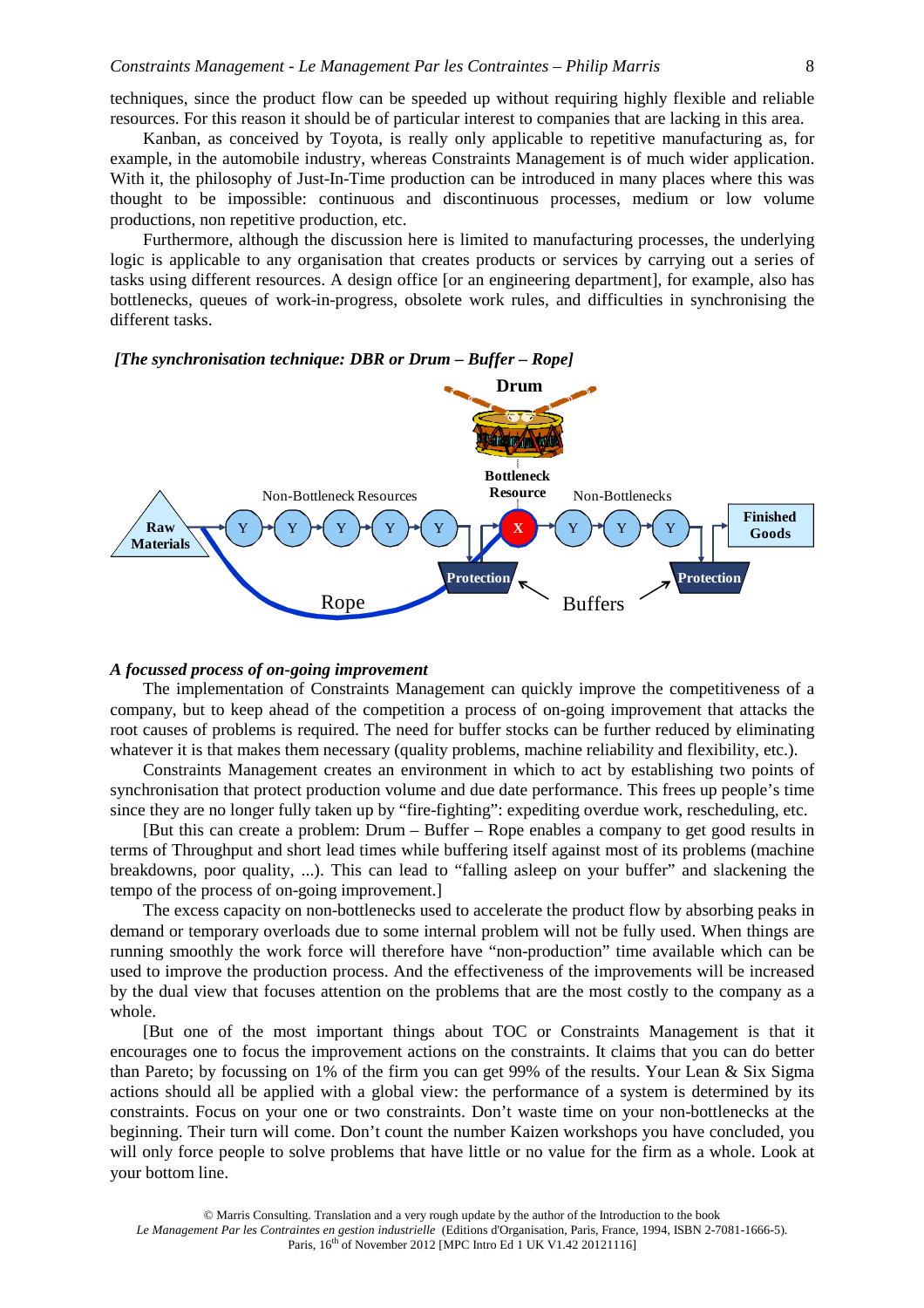#### *Constraints Management - Le Management Par les Contraintes – Philip Marris*

#### *[Increase your Throughput it's more important than reducing your Operating Expenses*

One of the quarrels between the Lean and TOC clans concerns the question of reducing Operating Expenses or "Muda hunting". To put it succinctly: Toyota is a growth model. Those that practise Lean as an on-going process of headcount reduction are missing the point. I call this "Bad Lean". You must grow sufficiently fast to absorb your annual increases in productivity and in this way avoid headcount reductions. Too many TOC addicts claim that you should not try and reduce waste and operating expenses. I can't agree with this. Eliyahu Goldratt repeated incessantly "You must increase Throughput while simultaneously reducing Inventory and Operating Expense".]

#### *Different types of constraints*

The archetype of a constraint in a manufacturing company is the bottleneck machine, but other types exist. Some companies for instance have constraints on the supply side or in their design offices. In such cases the tactics will be modified accordingly but the basic reasoning remains the same. There is an on-going debate about wether "policy constraints" is a useful concept.

#### *The case of the chronically under loaded company*

More and more companies are facing chronically inadequate demand. In such circumstances a key feature of Constraints Management becomes highly relevant: how to best manage nonbottlenecks. Constraints Management is not only applicable to an overloaded company—it is more than just a polarisation on constraints—it also involves converting excess capacities, even those inflicted by the market, into a competitive advantage, with the aim of stimulating demand sufficiently to bring the bottleneck back from the market into the company. [This is now generally called S-DBR or Simplified DBR. Let me suggest another name just for the fun of it 1BR or One Buffer & Rope. ]

#### *The financial impact*

From a financial point of view Constraints Management has many convincing arguments: significant improvement in cash flow due to stock reductions, the near elimination of unplanned overtime and other costs generated by poor synchronisation, an increase in turnover and the reabsorption of delivery backlog (by offloading bottlenecks using resources mistakenly regarded as obsolete or not cost effective). With regard to investments, Constraints Management does not waste money in an attempt to balance capacities since this is impossible. Instead investments can be redirected to more profitable areas. Indeed, at the end of Phase 1 companies often find that they possess large quantities of excess capacities and as a result some capacity expanding investment projects will be cancelled because it has become clear that they were in fact aimed at non-bottlenecks.

We reject, however, nearly all the financial and accounting concepts of the original OPT philosophy [generally now called Throughput Accounting or the Throughput World]. The idea that a product mix should be determined by the formula "money generated per bottleneck hour", for example, turns out to be a dangerous idea to be used only in certain limited circumstances.

#### *If these ideas are so good, why have so few companies adopted them?*

The first book to deal with unbalanced plants—*The Goal* by Dr. Eliyahu Goldratt, the founder of the movement—appeared in 1984 and was unusual in that it took the form of a novel. It became an immediate bestseller. [Over 5 million copies sold in 29 languages in 2012. Listed as one of the most important business books in modern times by Time magazine in 2011]. However very few companies have so far adopted this approach and deliberately run their factories in an unbalanced fashion. [The market share of TOC in 2012 is less than 5%.] There are several reasons for this.

First, this movement has been hindered by a particularly troubled and confusing history. Initially it was linked with some software called OPT [...]. It was moderately successful for a few years, but in 1987 Goldratt was forced to sell out [...].

Eli Goldratt's strategy of presenting them through a novel rather than a textbook was a stroke of genius that has since become very fashionable, but it does have drawbacks. He himself recognises that the book only deals with a part of the reasoning and that the missing parts are crucial. [...]

[Lean Manufacturing was promoted by a large manufacturing firm – Toyota – and this made it credible in industry. TOC does not yet have a large company that will claim that is uses TOC so industry remains sceptical.]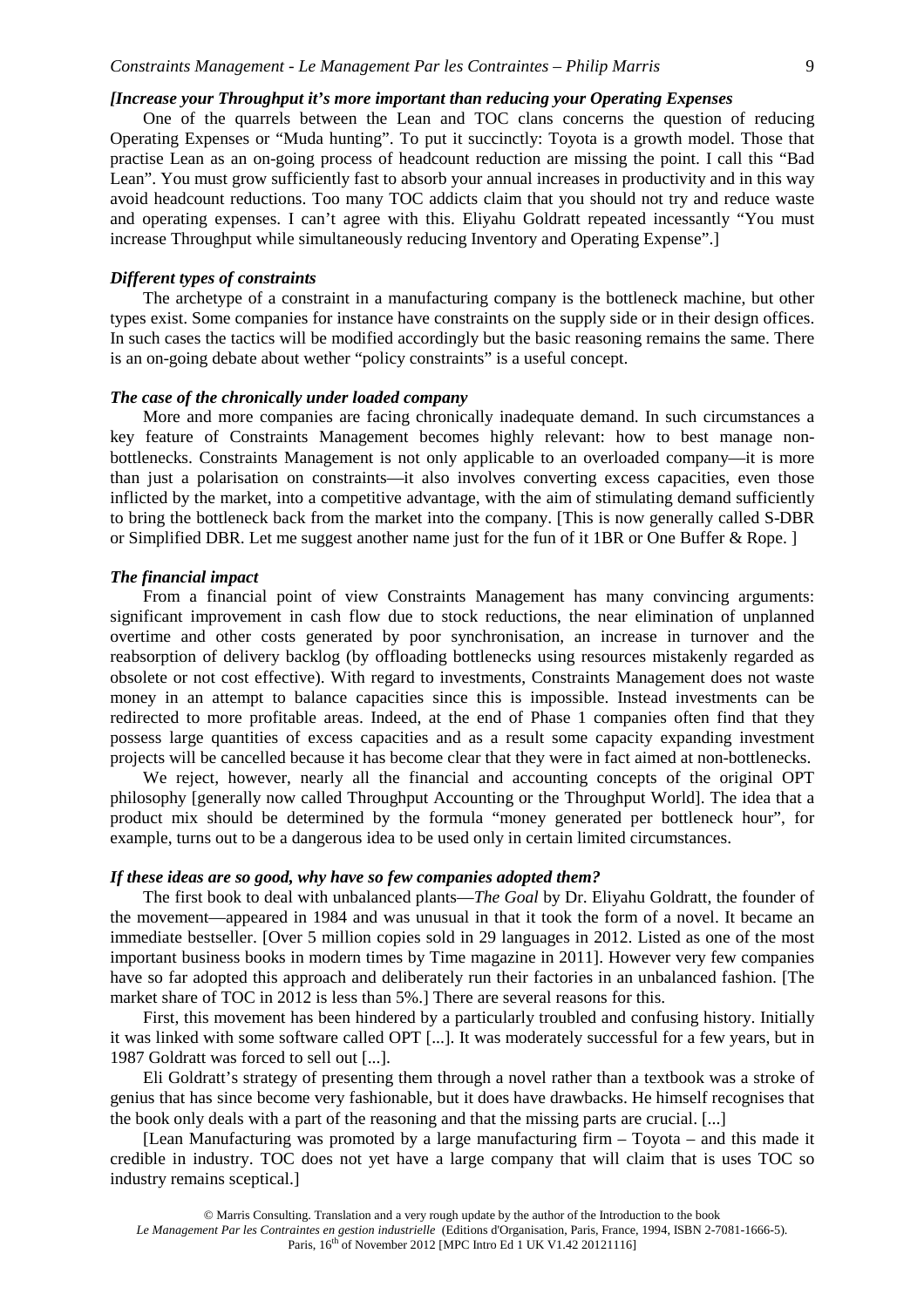[The word "Theory" in TOC isn't going to help. The business community is not a great consumer of theories.]

[In 2012 a new source of confusion has emerged: the Thinking Processes. This is a relatively recent new component of TOC that emerged around the turn of the century. It aims to help people to think better and thus help solve problems. It is very fashionable at the moment (2012) but it adds to the confusion because:

- A large part of the TOC community is now focussed on this aspect of TOC and yet with 10 years hindsight no important problems have yet been solved with this approach.
- The fundamental concept and importance of the constraint is not very present. It could be argued that the Thinking Processes are Goldrattisms (Eliyahu Goldratt's ideas) but that they are not really part of the Theory Of Constraints (if we take that label literally.]

#### *A fresh start is needed*

I have been involved for [over 25 years] now with this approach to industrial management, observing its evolution, the reactions it triggered, the verbal sparring of the experts for and against and felt uneasy. Some things are undeniable, and especially the fact that today's factories are well and truly unbalanced, and that [many of them] have [physical] bottlenecks, be they fixed or wandering. But on the other hand it also seemed clear that some of the logic was flawed.

[Another important phenomenon emerged: the overwhelming "market share" of Lean Manufacturing (with origins in the Toyota Production System). This has led to a war of clans in which both sides reject the other approach. I believe on the contrary that Lean + TOC is an equation in which  $1 + 1 = 3.1$ 

[I am not sure which community is more clannish, Lean or TOC.]

For this reason I decided to take stock [in 1994] and try to identify the reasons that have prevented this school of thought from becoming established. Each proposition or claim has therefore been analysed, scrutinised and confronted with my own [29 year] experience in industry [...] in the course of my career as a management consultant. In doing so I have identified a certain number of errors, confusions, oversimplifications and omissions. Among these one stands out in particular: *the principles which determine the optimal distribution of capacities that a company should aim at have not, up to now, been identified.* It seems to me that this is the main reason why the "unbalanced plant" school of thought has never caught on. Until now the relatively few implementations have been limited to the management of existing bottlenecks (what I have called Phase 1) and could therefore only provide a one-off improvement since there was no reasoning available to define a long term strategy based on the search for the best disequilibrium (Phase 2). All the pioneers came in time to an impasse.

[I therefore question one of the founding pillars of TOC usually referred to as the 5 Focussing Steps or the Process Of On-Going Improvement (POOGI):

- 1. IDENTIFY the system's constraint(s).
- 2. Decide how to EXPLOIT the system's constraint(s).
- 3. SUBORDINATE everything else to the above decision.
- 4. ELEVATE the system's constraint(s).
- 5. WARNING!!!! If in the previous steps a constraint has been broken, go back to step 1,

but do not allow INERTIA to cause a system's constraint.]

Two things are needed to remedy this situation. First, a thorough review of all the elements in Phase 1, from theory to practice, including an objective assessment of the weak points [...]. Second, the keystone—Phase 2—had to be developed to make this movement more than just a technique of eliminating successive bottlenecks. These are the two objectives of this book.

#### *What name to use: OPT, TOC or Constraints Management?*

A new name [is] necessary since what is presented here is both more and less than [...] TOC. Less because some elements are rejected, more because [a] key missing element has been added: how to choose the best structural constraint and the optimal amount of excess capacity for non-bottlenecks. A new name has therefore been chosen: Constraints Management.